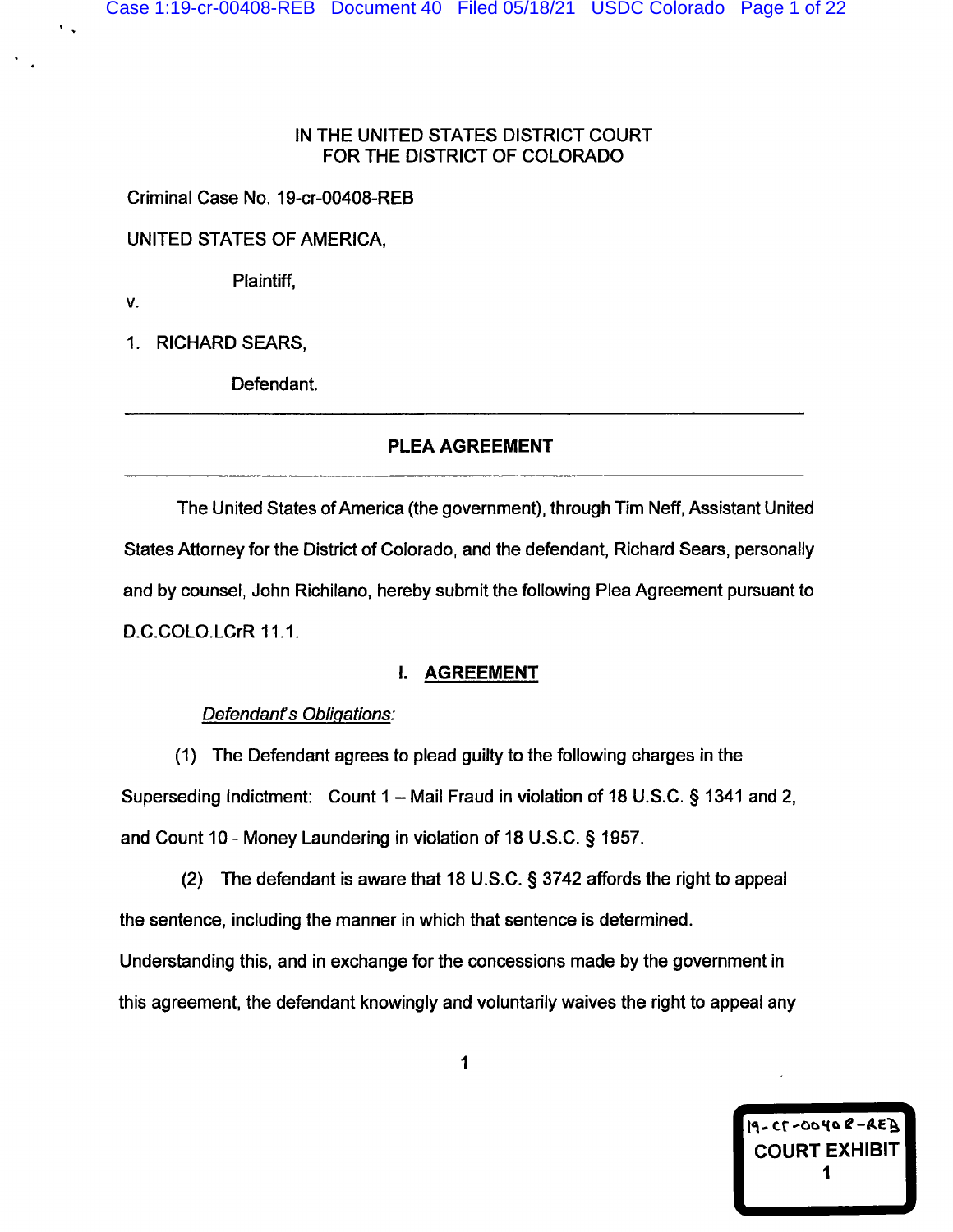matter in connection with this prosecution, conviction, or sentence unless it meets one of the following criteria: (1) the sentence exceeds the maximum penalty provided in the statute of conviction; (2) the sentence exceeds the advisory guideline range that applies to a total offense level of 25 (the "total offense level" is the offense level that results after applying all adjustments from Guideline chapters 2-4, including acceptance of responsibility); or (3) the government appeals the sentence imposed. If any of these three criteria apply, the defendant may appeal on any ground that is properly available in an appeal that follows a guilty plea.

The defendant also knowingly and voluntarily waives the right to challenge this prosecution, conviction, or sentence in any collateral attack (including, but not limited to, a motion brought under 28 U.S.C. § 2255). This waiver provision does not prevent the defendant from seeking relief otherwise available in a collateral attack on any of the following grounds: (1) the defendant should receive the benefit of an explicitly retroactive change in the sentencing guidelines or sentencing statute; (2) the defendant was deprived of the effective assistance of counsel; or (3) the defendant was prejudiced by prosecutorial misconduct.

(3) The Defendant agrees to make restitution to the victims identified in attached Exhibit No. 1 in the total amount of \$4,965,919. (As noted below in the estimated guidelines portion of this agreement, the Defendant reserves the right to contest the "loss amount" for the offense.).

#### **Government's Obligations:**

 $\mathbf{v}_{\rm{in}}$ 

The Government agrees to dismiss all remaining counts in the  $(1)$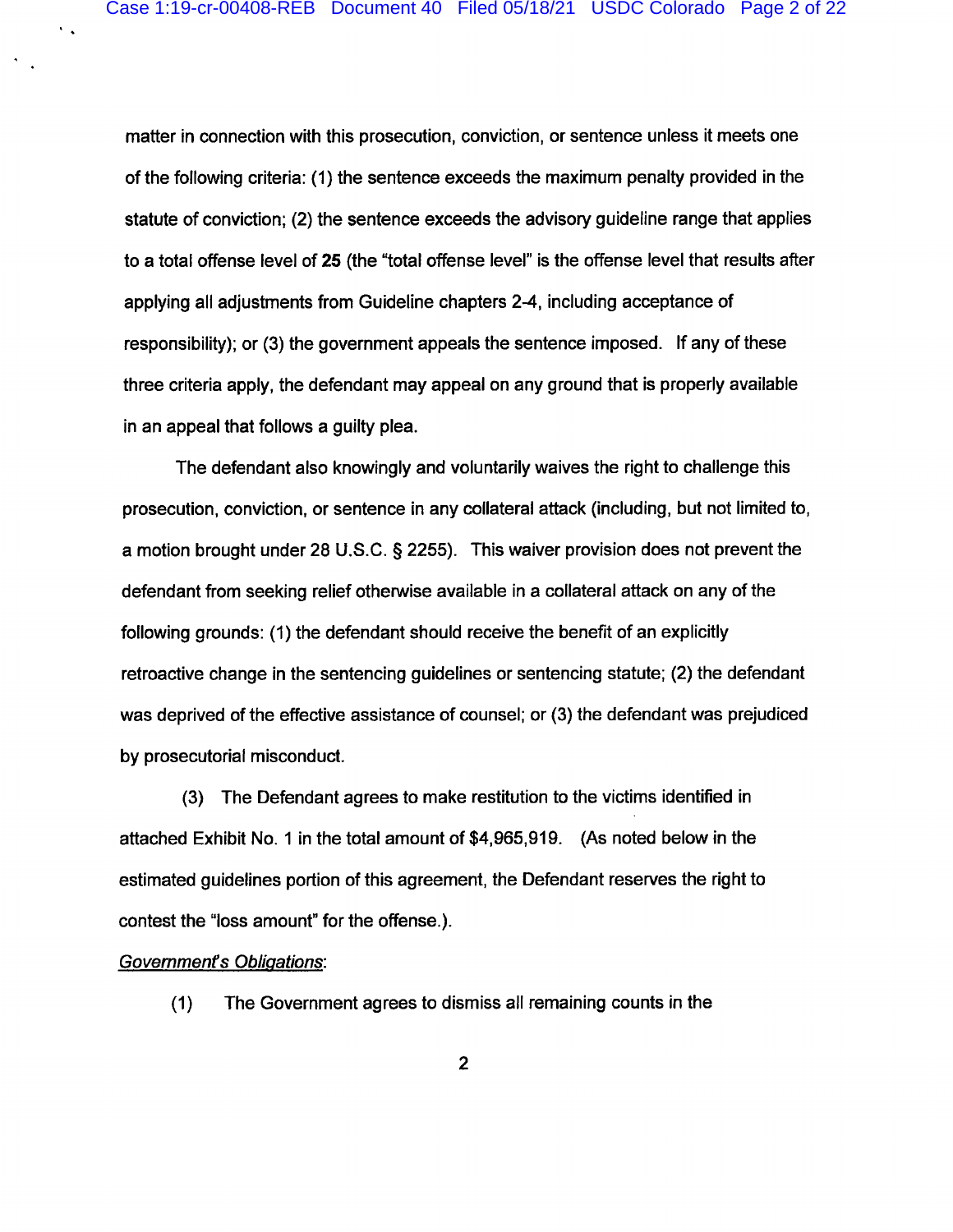$\ddot{\phantom{0}}$ 

superseding indictment (except counts 1 and 10 to which the Defendant is pleading guilty). The Government also agrees to dismiss the original indictment as well.

(2) The Government agrees not to pursue any additional charges against the Defendant based on conduct known to the U.S. Attorney=s Office for the District of Colorado.

(3) The Government agrees to recommend a sentence to four (4) years of imprisonment.

(4) The Government agrees that a four level downward variance is appropriate based on various factors to include the Defendant's age, health, and medical condition (2 levels) and the unique circumstances of the loss amount as it relates to the Defendant's investment program (2 levels). The Government further agrees that irrespective of the amount of any variance ultimately granted/not granted, the Government will recommend a four (4) year sentence to imprisonment. (The Government's variance concession is not being based on Covid-19 or any other factors related to the pandemic).

# II. ELEMENTS OF THE OFFENSE

The parties agree that the elements of the offense to which this plea is being tendered are as follows:

#### **Count 1**

## **Mail Fraud and Aiding and Abetting**

First: the defendant devised or intended to devise a scheme to defraud or obtain money or property by means of false or fraudulent pretenses, representations or promises, that is described in the Superseding Indictment;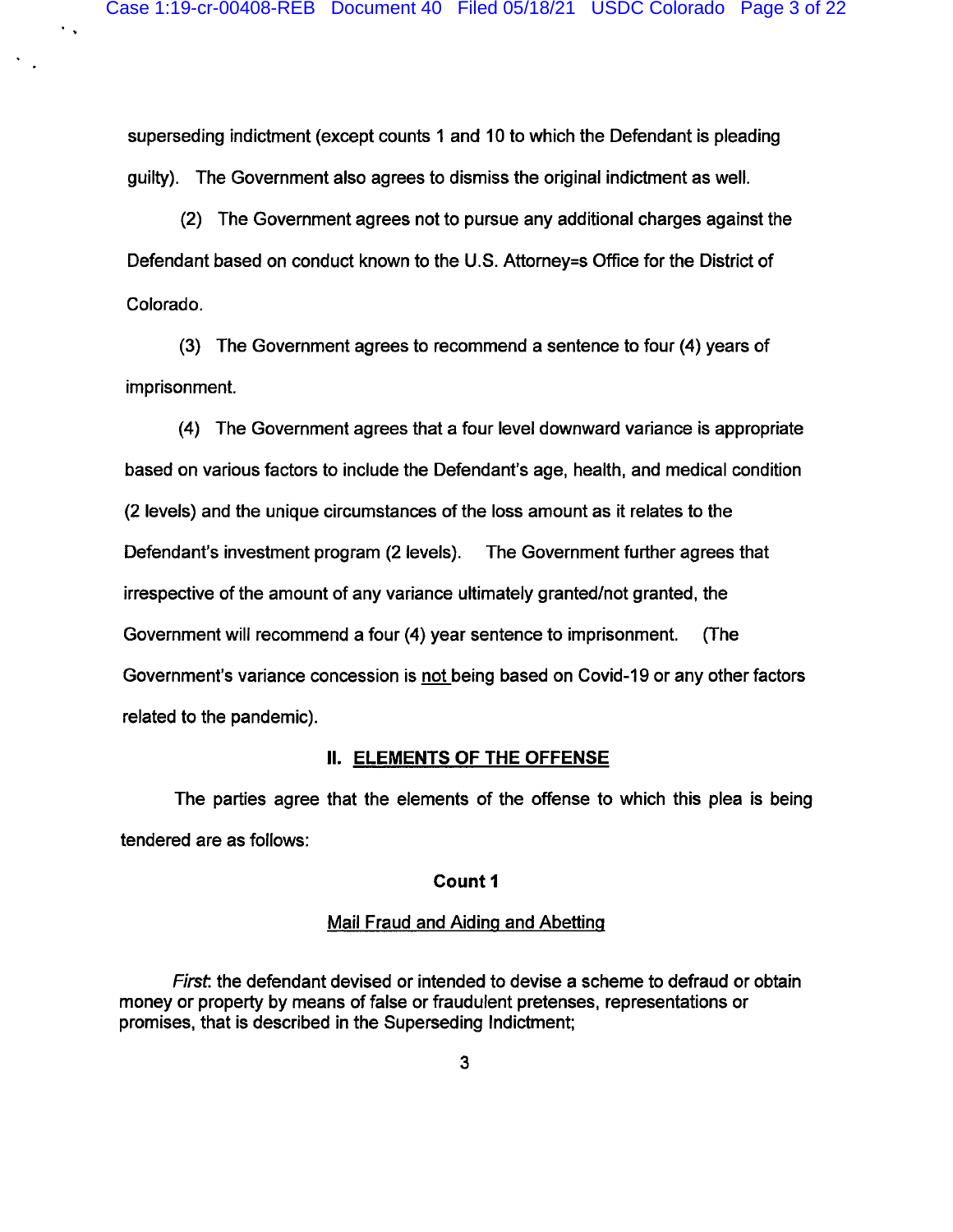Second: the defendant acted with specific intent to defraud or obtain money or property by means of false pretenses, representations or promises;

Third: the defendant mailed something or caused another to mail something through the United States Postal Service or a private commercial interstate carrier for purpose of carrying out the scheme.

Fourth: the scheme employed false or fraudulent pretenses, representations, or promises that were material.

A "scheme to defraud or obtain money or property by means of false pretenses, representations or promises" is conduct intended to or reasonably calculated to deceive persons of ordinary prudence or comprehension.

A "scheme to defraud" includes a scheme to deprive another of money, property or the intangible right of honest services.

An "intent to defraud or obtain money by false pretenses, representations or promises" means an intent to deceive or cheat someone.

A representation is "false" if it is known to be untrue or is made with reckless indifference as to its truth or falsity. A representation would also be "false" when it constitutes a half truth, or effectively omits or conceals a material fact, provided it is made with intent to defraud.

A false statement is "material" if it has a natural tendency to influence, or is capable of influencing, the decision of the person or entity to which it is addressed.

What must be proved beyond a reasonable doubt is that the defendant knowingly devised or intended to devise a scheme to defraud that was substantially the same as the one alleged in the indictment, and that the use of the mails was closely related to the scheme, in that the defendant either mailed something or caused it to be mailed in an attempt to execute or carry out the scheme. To "cause" the mails to be used is to do an act with knowledge that use of the mails will follow in the ordinary course of business or where such use can reasonably be foreseen even though the defendant did not intend or request the mails to be used.

Each separate use of the mails in furtherance of a scheme to defraud constitutes a separate offense.

' 2.56, Tenth Circuit Pattern Jury Instructions (2015).

Aid and Abet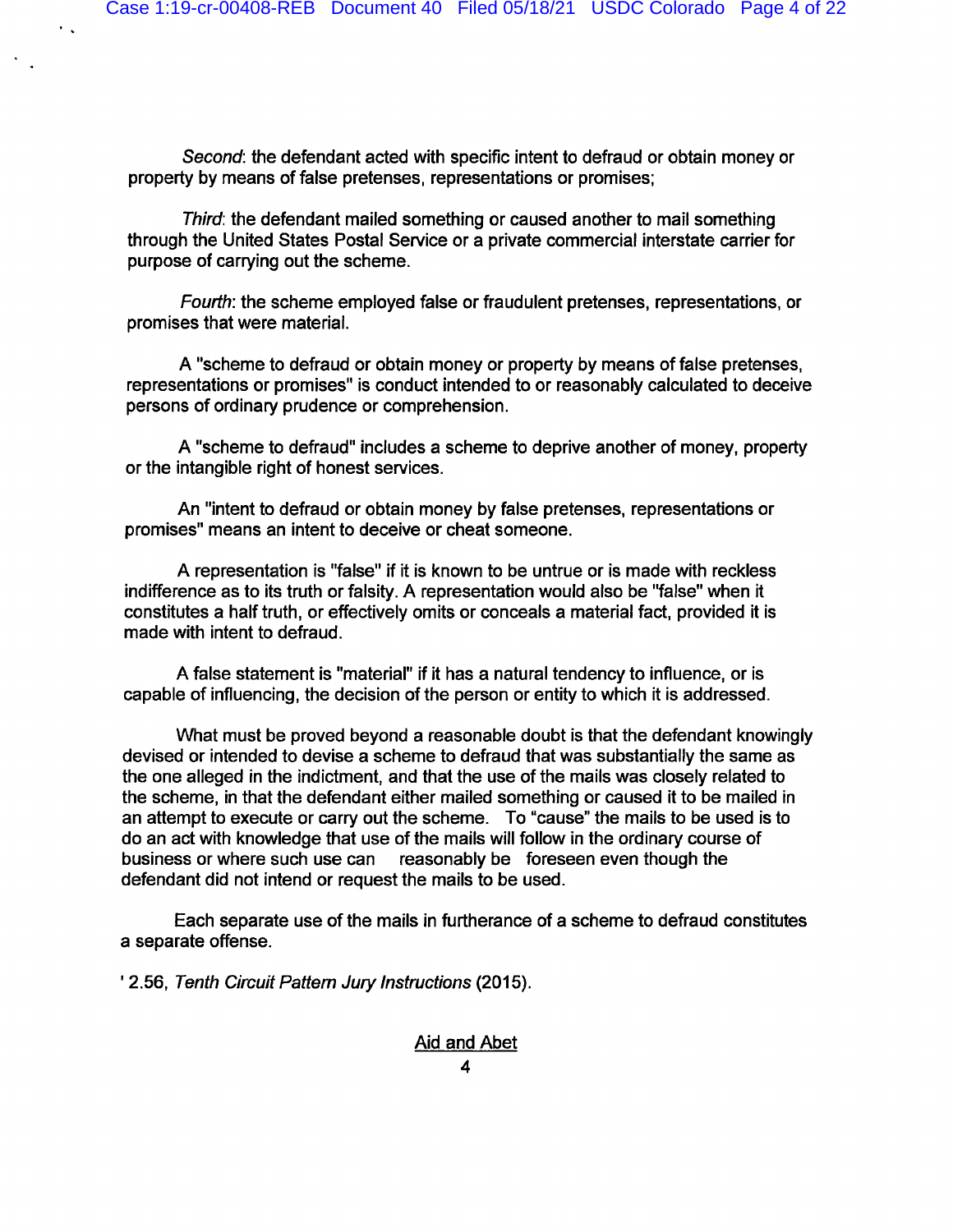This law makes it a crime to intentionally help someone else commit a crime. The Defendant has been charged with aiding and abetting the offense charged in the Information. The following elements need be proven before a person can be found guilty as an aider and abettor:

First: someone else committed the charged crime, and

 $\sim$   $\sim$ 

Second: the defendant intentionally associated himself in some way with the crime and intentionally participated in it as he would in something he wished to bring about. This means that the government must prove that the defendant consciously shared the other person's knowledge of the underlying criminal act and intended to help him.

The defendant need not perform the underlying criminal act, be present when it is performed, or be aware of the details of its commission to be guilty of aiding and abetting. But a general suspicion that an unlawful act may occur or that something criminal is happening is not enough. Mere presence at the scene of a crime and knowledge that a crime is being committed are also not sufficient to establish aiding and abetting.

10<sup>th</sup> Cir. Pattern Jury Instructions, § 2.06 (2018)

## Count 10

# Engaging in a Monetary Transaction In Property Derived from **Specified Unlawful Activity**

First: the defendant knowingly engaged or attempted to engage in a "monetary" transaction," as defined below;

Second: that the monetary transaction was of a value greater than \$10,000;

Third: that the monetary transaction involved criminally derived property;

Fourth: that criminally derived property was derived from specified unlawful activity;

Fifth: that the defendant knew that the monetary transaction involved criminally derived property; and

Sixth: that the monetary transaction took place within the United States.

"Criminally derived property" means any property constituting, or derived from, proceeds obtained from a criminal offense.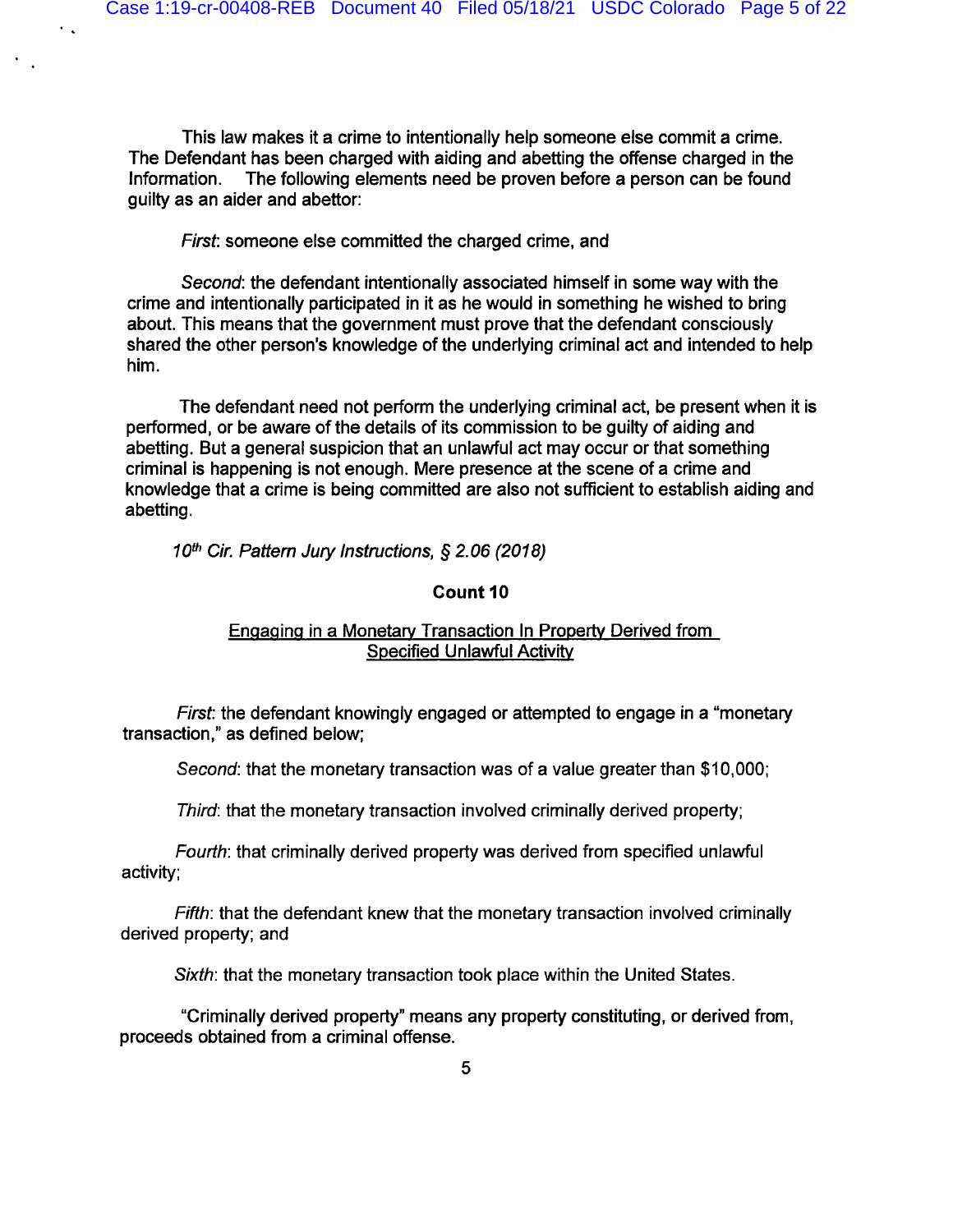"Monetary Transaction" means the deposit, withdrawal, or transfer, in or affecting interstate or foreign commerce, by, through or to a financial institution.

The government is not required to prove that the defendant knew that the offense from which the "criminally derived property" was derived constituted "specific unlawful activity" as defined by the statute creating this offense. The government must prove, however, that the defendant knew that the involved property was obtained or derived from the commission of a crime.

Pattern Crim. Jury Instr. 5th Cir. 2.77 (2015)

 $\ddot{\phantom{0}}$ 

18 U.S.C. § 1957. (No Tenth Circuit pattern instruction)

#### **III. STATUTORY PENALTIES**

The maximum statutory penalties for mail fraud in violation of 18 U.S.C. §§ 1341

and 2 are not more than 20 years' imprisonment; not more than a \$250,000 fine, or both;

not more than 3 years' supervised release; and a \$100 special assessment fee.

The maximum statutory penalties for money laundering in violation of 18 U.S.C.

§ 1957 are not more than 10 years' imprisonment; not more than a \$250,000 fine, or both;

not more than 3 years' supervised release; and a \$100 special assessment fee.

If a term of probation or supervised release is imposed, any violation of the terms and/or conditions of supervision may result in an additional term of imprisonment.

## IV. COLLATERAL CONSEQUENCES

This felony conviction may cause the loss of civil rights including, but not limited to, the rights to possess firearms, vote, hold elected office, and sit on a jury. The conviction may also carry with it significant immigration consequences, including removal and deportation depending on the Defendant's status within the United States.

## **V. STIPULATION OF FACTS**

The parties agree that there is a factual basis for the guilty plea that the defendant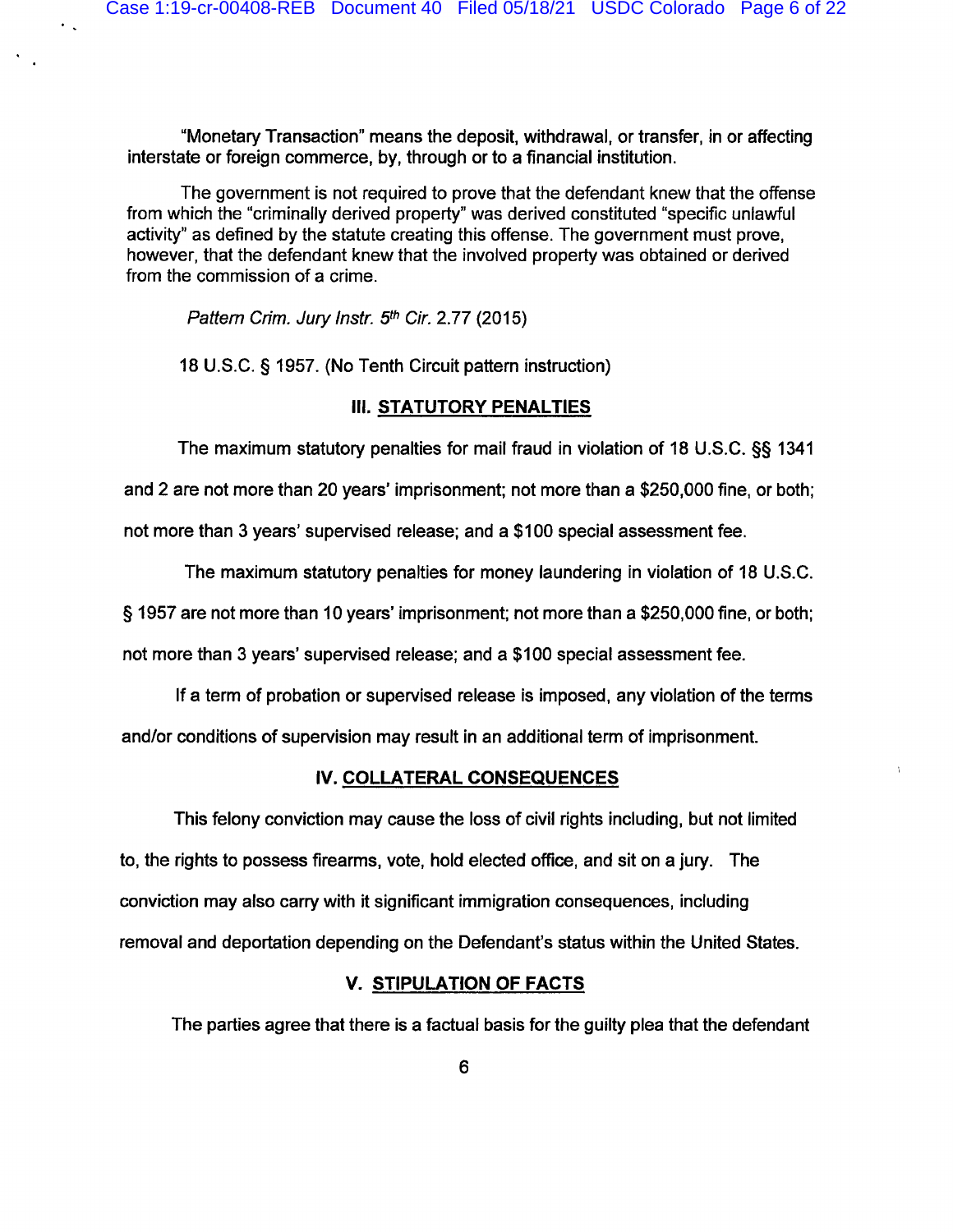will tender pursuant to this plea agreement. That basis is set forth below. Because the Court must, as part of its sentencing methodology, compute the advisory guideline range for the offense of conviction, consider relevant conduct, and consider the other factors set forth in 18 U.S.C. § 3553, additional facts may be included below which are pertinent to those considerations and computations. To the extent the parties disagree about the facts set forth below the stipulation of facts identifies which facts are known to be in dispute at the time of the execution of the plea agreement: This stipulation of facts does not preclude either party from hereafter presenting the Court with additional facts which do not contradict facts to which the parties have stipulated and which are relevant to the Court's guideline computations, to other 18 U.S.C. § 3553 factors, or to the Court's overall sentencing decision.

The parties agree as follows:

#### Defendant's Cattle Program

Beginning on or about June 5, 2008, and continuing through and including on or about May 6, 2015, defendant RICHARD K. SEARS ("SEARS") and another person identified as "Person A", operated a cattle ownership/investment program ("herd owner program") in Colorado. During this time period, SEARS represented to potential herd owners (hereafter the government will use the term "investors" to describe these individuals, but Mr. Sears believes the terms "herd owner," "cattle owner," or simply "owner" are more accurate) in his program that he was the president and/or owner of various corporations engaged in the business of raising and selling cattle. During this same time period, SEARS also operated an outfitting business referred to as Trophy Outfitters, Inc. which provided guiding services to big game hunters.

 $\overline{7}$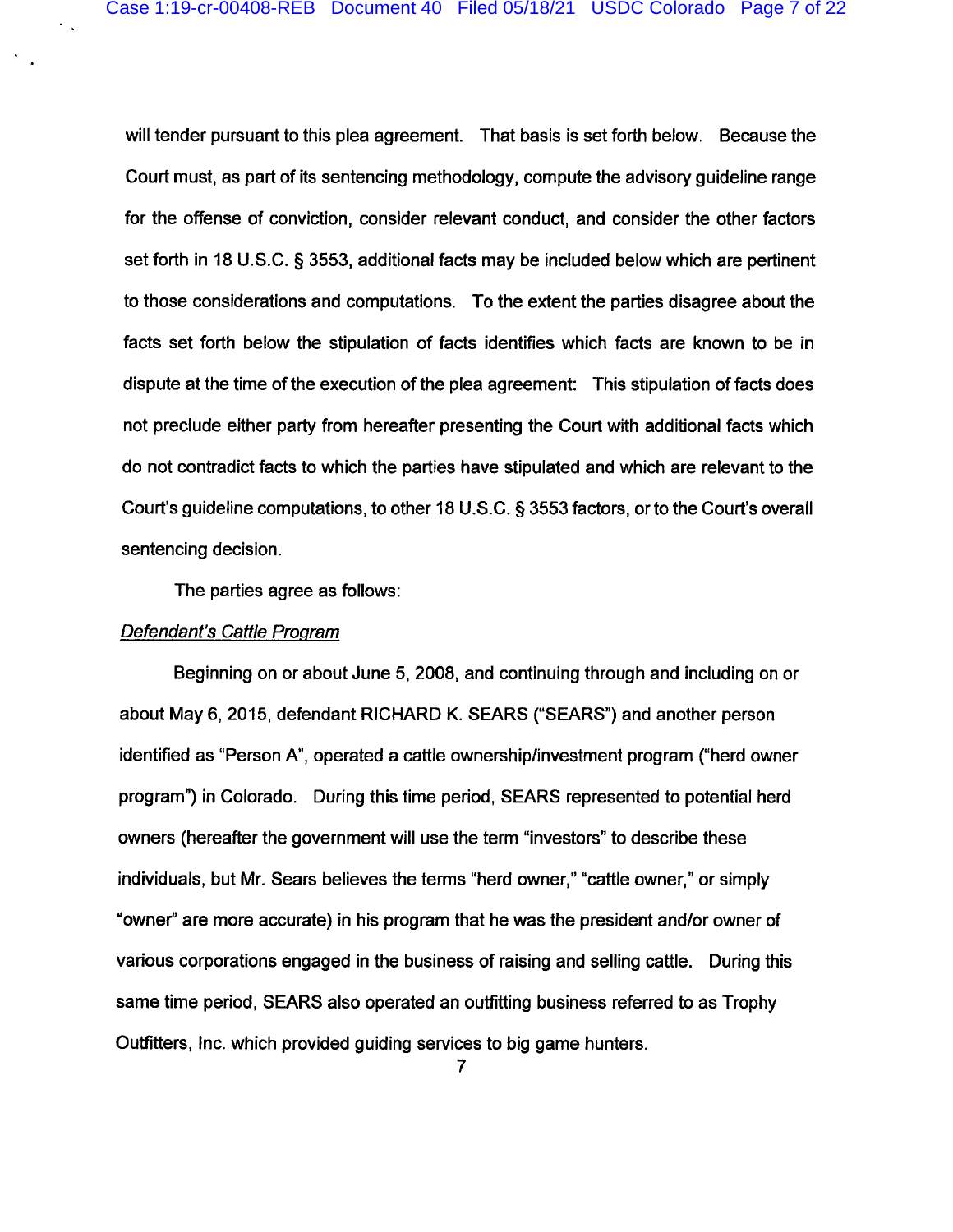SEARS operated his cattle investment program for cows and heifers using the

following Colorado corporations which he controlled:

 $\sim$   $\sim$ 

- $(A)$ Apache Park Livestock, Inc.,
- Private Land Bucks and Bulls, Inc., (B)
- Rocky Mountain Romangus, Inc., and  $(C)$
- Trophy Outfitters, Inc. (D)

SEARS maintained multiple leases on several agricultural and ranching properties in Southern Colorado. Depending on the terms of a given lease agreement, SEARS and his corporations had the right to graze cattle, conduct outfitting business, and/or farm on such properties. During the course of his program, neither SEARS nor any of his corporations ever actually owned any agricultural or ranching properties.

The herd owner program had three phases.

A. Phase I: Mother Cows

In 2008 and 2009, Mr. Sears contracted to purchase heifers in Colorado, feed them, graze them, vet them, brand them, and breed them. He promised a 10% leaseback fee back to the owners for his efforts. His only compensation was the calves, which were his. He would sell the males and keep the females for breeding stock with Romagnola bulls, which he owned, to develop his Rocky Mountain Romangus breed (RMR), which did not yet exist. At the end of the 5-year contract term, he promised to return the mother cows to the owner.

B. Phase II: Angus Herd

The next phase began in 2009, when his contracts specified that the herd owners would own Angus heifers. These Angus herd contracts had the same terms, imposing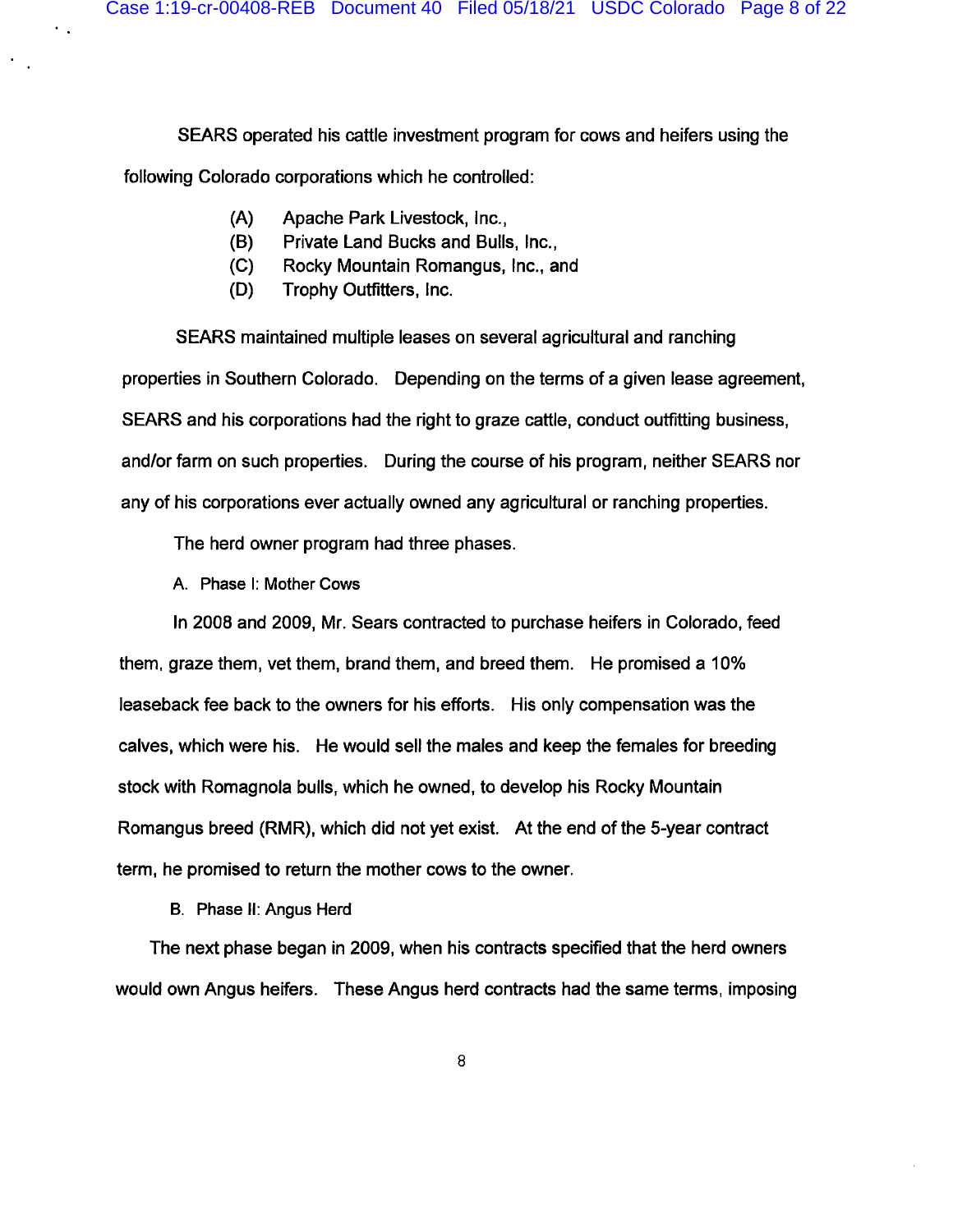on himself the same responsibilities to completely care for the animals, to pay annual leaseback fees, and for him to keep the calves as his only compensation.

C. Phase III: Rocky Mountain Romangus (RMR)

 $\epsilon_{\rm{th}}$ 

By 2011, Mr. Sears had numerous herd owners under contract, and pursuant to those contracts he had purchased, and was caring for, a number of Angus heifers. (The Defendant maintains that he possessed approximately 2300 head of Angus heifers. The Government submits this figure was substantially lower at this point in time). By February of that year, Mr. Sears maintains that he had enough Angus mother cows and blended-breed calves born from breeding with his Romagnola bulls to enter into the third phase of his breeding program. (The Government disputes that Sears possessed the adequate number of cattle at this time to begin such a program). Specifically, starting in 2011, Mr. Sears began solicitation for this third-phase of his program which specified that he would deliver the contract number of Rocky Mountain Romangus (RMR) after three years. The time period of performance under these contracts (three years vs. five years) was not the only difference from the earlier two phases. Unlike the earlier contracts, "Mother Cow" or "Angus Herd," no RMR cows yet existed for Mr. Sears to purchase – he was still in the process of selective breeding them.

The Government further maintains that as part of the scheme, SEARS and his corporations stopped purchasing cows on behalf of investors by approximately September of 2011, yet SEARS continued to collect funds from new investors after such date while continuing to promise such new investors he would purchase and brand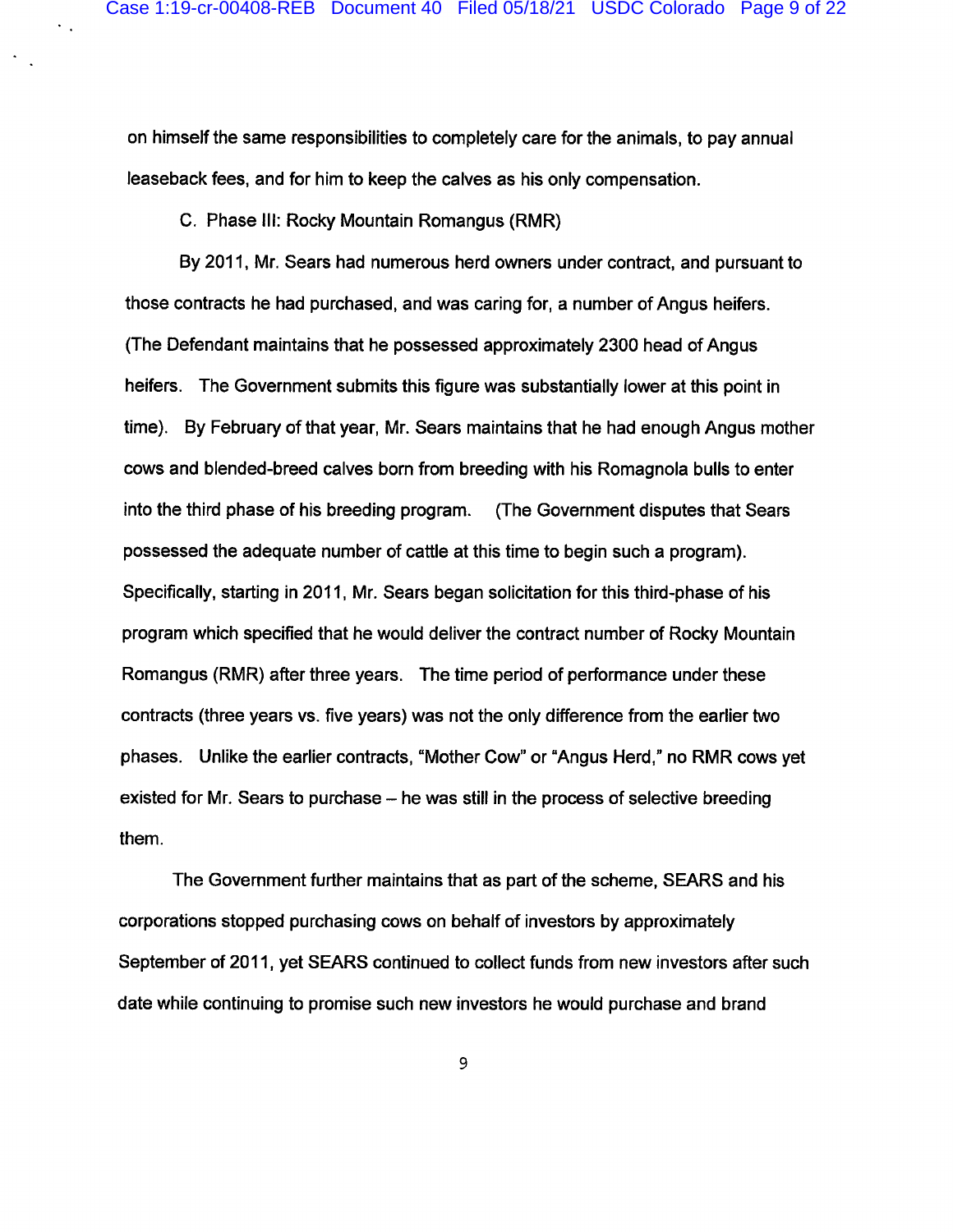cows on their behalf as part of the cattle investment program. The Defendant disputes the facts in this specific paragraph.

As part of the overall cattle program, SEARS sent, or caused to be sent, annual mass mailings (also referred to as "advertisements") to potential investors<sup>1</sup> inviting them to participate in his cattle investment program selling Angus and "Romangus" beef cows and heifers (collectively referred to as "cows"). SEARS' advertisements represented that his program was offered "exclusively to sportsmen" and provided investors with the chance to own a "tangible asset" that produced a "great return". SEARS typically directed his advertisements for his program to individuals holding hunting licenses throughout the United States. SEARS offered potential investors the right to receive an annual hunt discount from SEARS and his outfitting business should the investor elect to invest in the program.

Further as part of the program, SEARS' advertisements described the basic terms of his investment program and contained various inducements, which included:

- (A) For a set "entry fee," SEARS promised to purchase a specific number of cows for the benefit of the investor who would become the "owner" of the cows. In later advertisements, SEARS represented that for a fee, he was offering the investor the unique opportunity to purchase from SEARS a special breed of cows which he was developing through the herd owner programs.
- (B) SEARS stated that the investor would then agree to "leaseback" the cattle to SEARS for a set period of time (usually a three or five year lease term), during which time SEARS would be solely responsible for all costs related to the feed, care and management of the investor's cows, including breeding the investor's cows.

<sup>&</sup>lt;sup>1</sup> For the sake of simplicity the government's term will be used, even though Mr. Sears disputes its accuracy.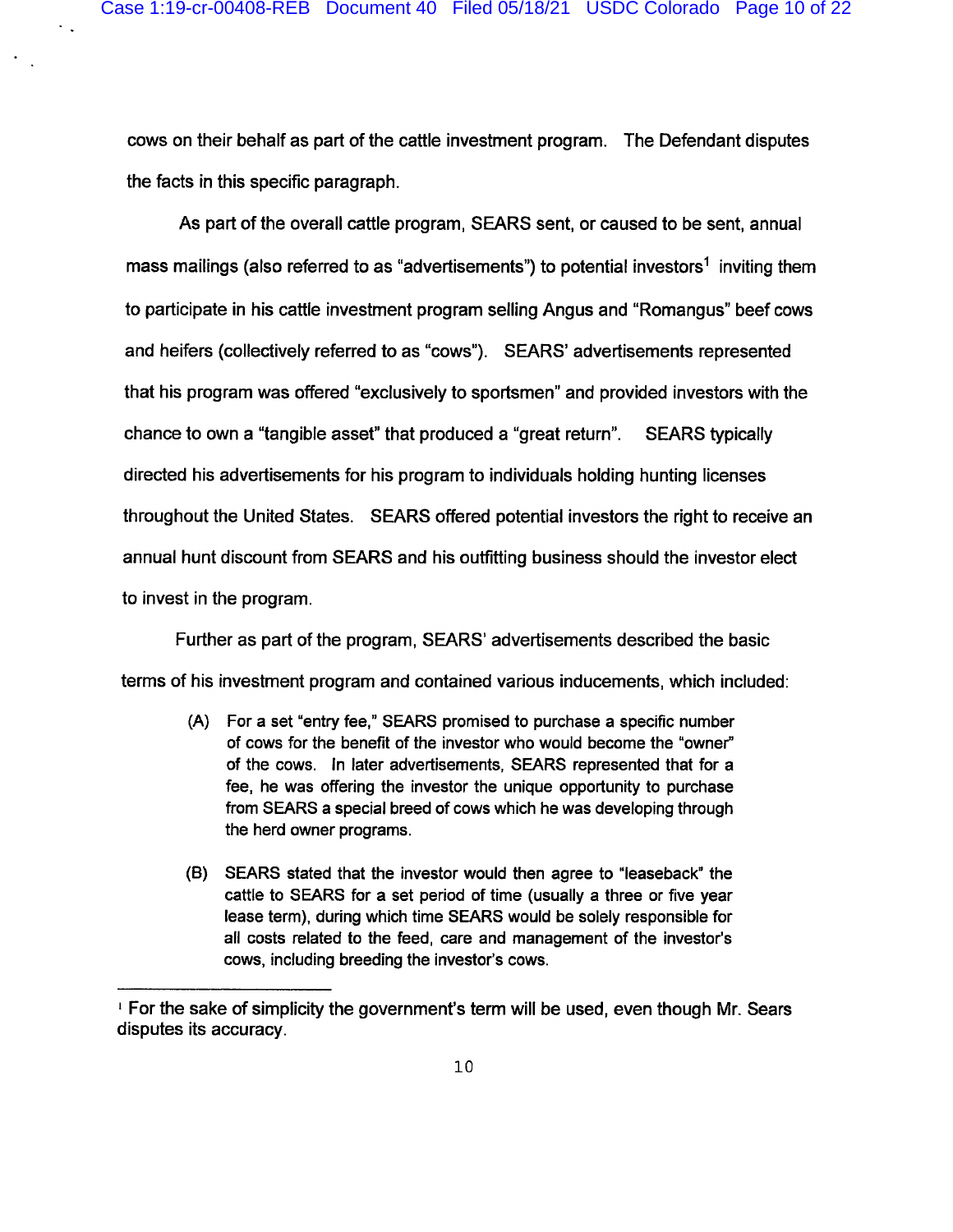$\sim$   $\sim$ 

- (C) On an annual basis, SEARS agreed to pay the investor a "cash return" or "leaseback payment" of approximately 10%. In later advertisements, the investor was also given the option to take additional cows instead of receiving a cash leaseback payment.
- (D) At the end of the parties' contract, SEARS guaranteed that he would buy back the cattle from the investor for not less than the original price on the contract should the investor so request at his or her discretion. The investor also had the option to extend the duration of the leaseback agreement beyond the expiration of the original contract.
- (E) As part of the agreement with the investor, SEARS, for his own benefit, was entitled to keep, raise, breed and/or sell all calves born from the investor's cows, also referred to as the "calf crop."

Further as part of his program, SEARS required that investors sign and execute a written contract along with SEARS which set forth the parties' respective commitments and obligations under the cattle investment program. SEARS typically entitled each contract as either a "Mother Cow Leaseback Agreement" or "Cattle Leaseback Agreement," and on limited occasion, SEARS referred to his contract as a "Joint Venture Agreement". (collectively referred to as "investor contracts").

## The Scheme and False Promises

As time passed the cattle program became unwieldy and was beset by adverse market, industry, and weather conditions. At some point the program became a scheme to defraud. The Government asserts that the scheme to defraud began in September 25, 2011 and continued through May 6, 2015. Mr. Sears asserts that the moment began in September 2013, during the last year of phase III, and continued thorough May 6, 2015.

As part of the scheme, SEARS falsely promised to brand each investor's cows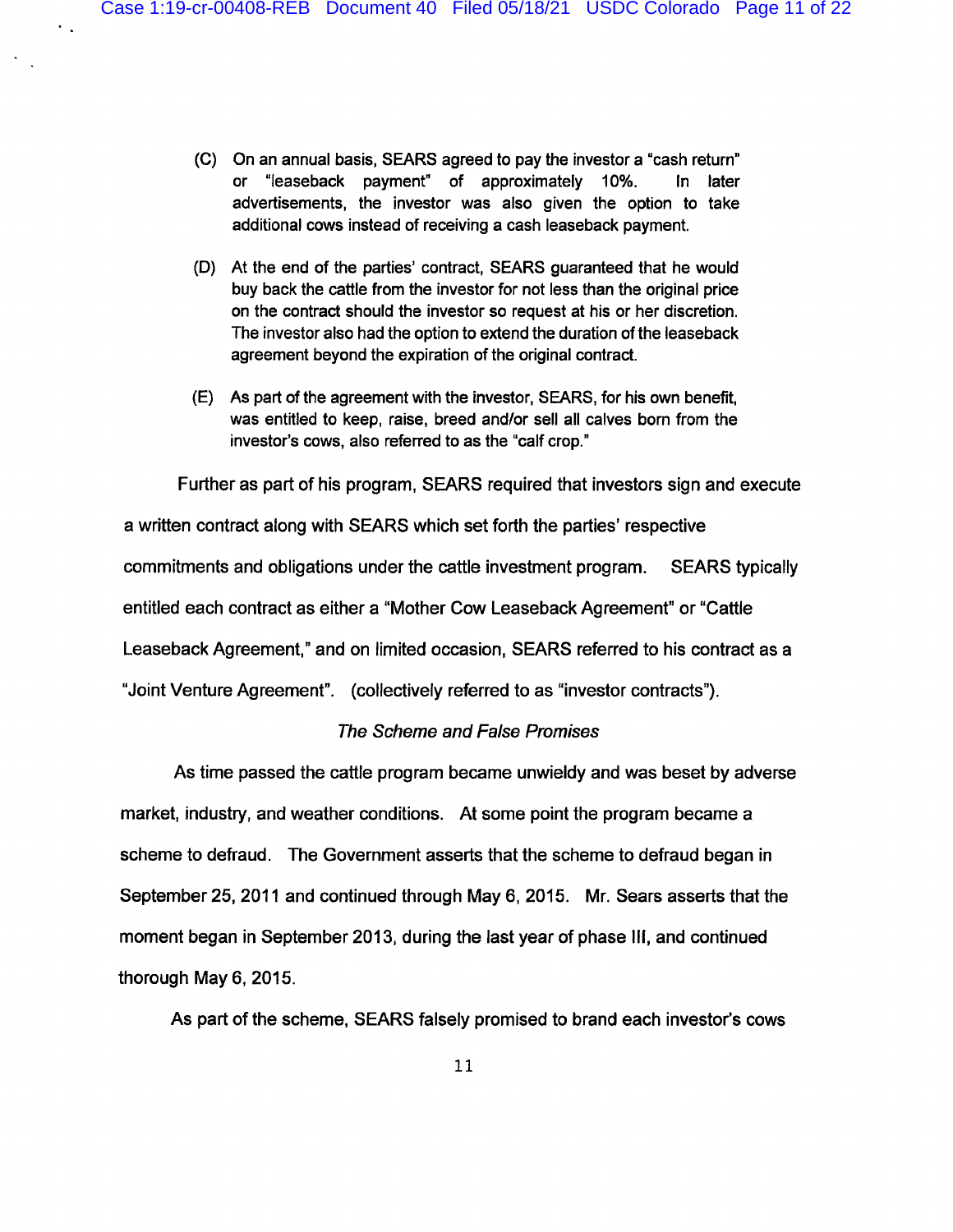with a unique brand specifically owned by and assigned to each investor. Often, SEARS only branded a fraction of the number of the cows which he had promised under the contracts. In some instances where SEARS had developed enough RMR cows under a given contract, SEARS failed to brand those cows as promised.

As part of the scheme, SEARS frequently converted the money paid by investors for the purchase of cattle to his own use and benefit. Mr. Sears asserts that, by the terms of the cattle contracts in all three phases of the program, money provided by herd owners was his to use in pursuit of his obligations under the contracts, as long as he complied with those obligations. The fraud arose as, over time, Mr. Sears failed to live up to some of those obligations and concealed such failures from herd owners.

As part of the scheme, SEARS promised investors -- in both the investor contracts and advertisements – that SEARS or one of his corporations would pay an annual "cash return" or annual "leaseback payment" to the investor of approximately 10%. However, at times SEARS paid annual leaseback payments to investors which lulled investors into believing that their investment was successful and that SEARS' cattle program was operating consistent with the terms of the parties' agreement. In some instances, SEARS used new investor funds for cows to pay leaseback payments owed to earlier investors. Over time, SEARS began to make fewer cash returns or leaseback payments to investors and completely stopped making such annual payments to some investors despite his promises.

Investors regularly relied upon SEARS' guarantee to buy back their cows at the original price when deciding to initially join the investment program. Instead, SEARS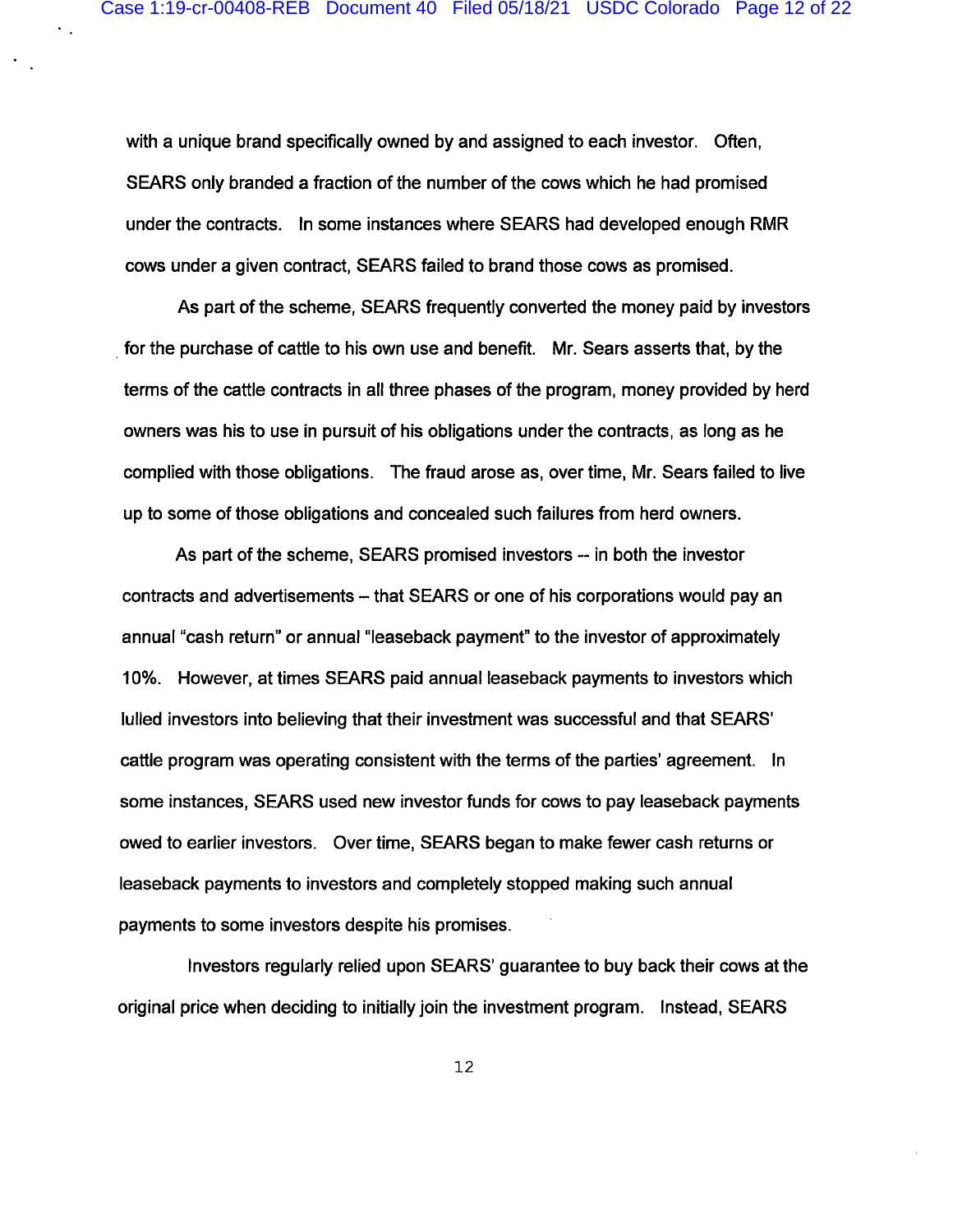generally failed to buy back any investors' cows at full price despite his original promises.

As part of the scheme, SEARS persuaded earlier investors in his program to extend the duration of the length of their investor contracts usually by one or two years as they neared expiration of their agreements. SEARS obtained such contract extensions for purposes of avoiding his contractual obligation to make leaseback payments, repay investors the full amount of their initial purchase price for cows, and to conceal the fact that his cattle breeding program was failing.

As part of his scheme, SEARS used other Colorado entities at times to conceal and/or conduct his financial activities related to the handling of investors' funds to include Apache Park Land and Cattle Company, Inc. and Rio Valle Farms, LLC. At times, SEARS also utilized Person A, and family members to assist him in opening bank accounts and conducting financial transactions in furtherance of the scheme. **SEARS** also made misleading statements or directed Person A to make misleading statements to existing investors regarding the status of their cattle investment.

As part of the scheme, SEARS was aware by at least September 11, 2013, that he was unable to meet his contractual obligations owed to investors under his program. Specifically, SEARS was unable to make annual scheduled leaseback payments to investors as well as fulfill his guarantee to investors that he would buy back investors' cow herds as promised. When attempting to obtain an extension on an investor contract in September of 2013, SEARS stated in a letter to Investor-1 that his cattle investment program was suffering from a series of operational setbacks and financial

13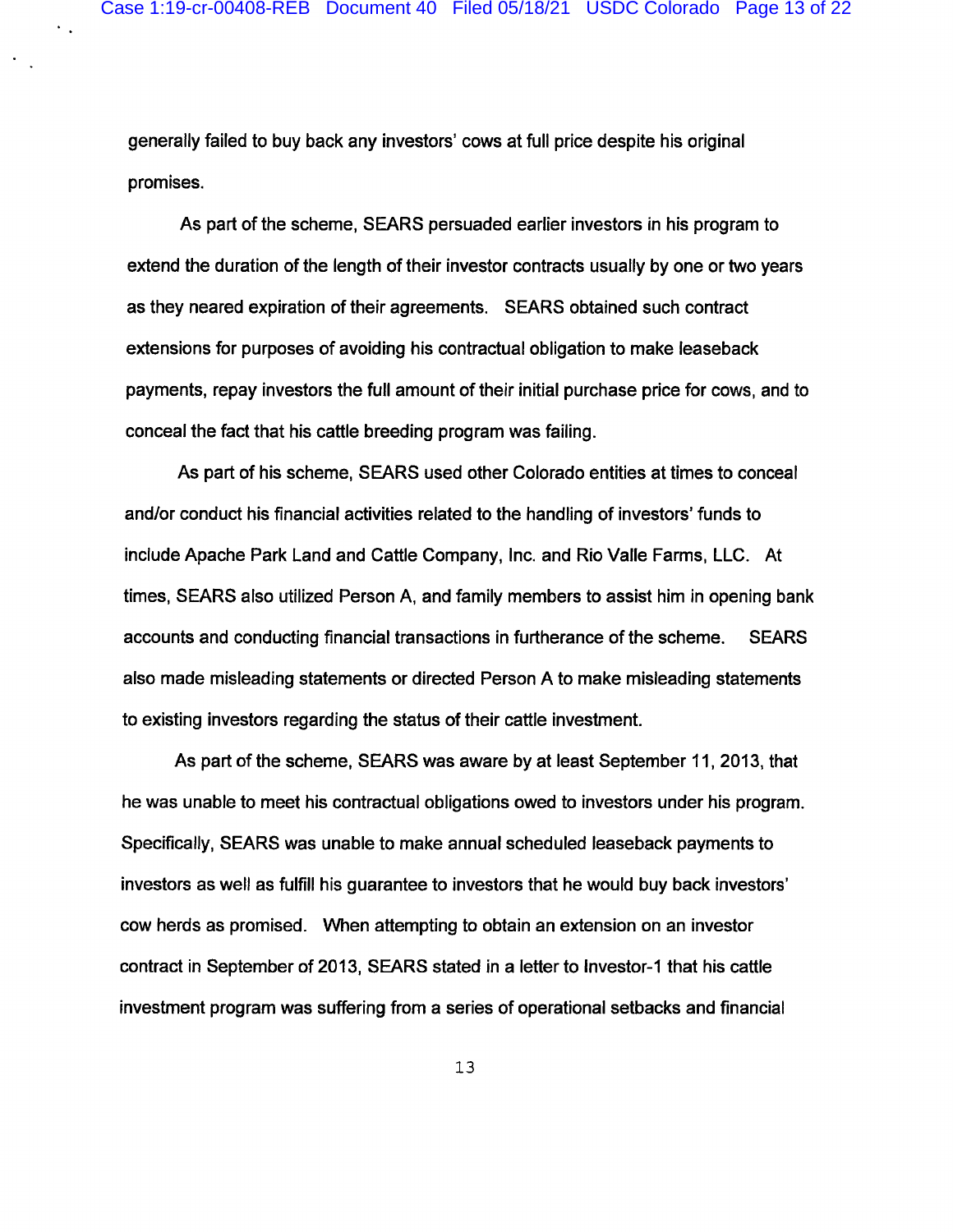problems (also referred to as "material facts") to include:

 $\ddot{\phantom{a}}$  .

- $(A)$ "[W]e have lost pasture grass as a result of the extreme and prolonged record setting drought."
- $(B)$ "Our irrigation water allocations have been cut by 100% on one of our farms (zero water allocations) and cut 65% on another farm."
- $(C)$ "The only way we can afford to purchase this quantity of hay to sustain winter feeding is to defer leaseback payments for one year."
- $(D)$ "Our entire cow herd has been quarantined with 'Tricohomoniasis'... a venereal disease in cattle...."
- $(E)$ "The quarantine restricts the selling of any production cow or bull except for slaughter and also the purchase of production cattle added to the infected herd."
- $(F)$ "... It will take at least a year to get [the Tricohomoniasis] cleaned up."
- $(G)$ As a result of this disease, "We have lost between 45 and 50% of our calf crop due to aborted calves. This is a catastrophic loss for us and has caused a severe hardship and impacts our ability to meet our contractual obligations."
- $(H)$ "At this time an early buy out of the herd by me is not possible given the current quarantine order and my financial status."

As part of the scheme, SEARS continued to actively solicit and collect funds from approximately 12 additional investors (referred to as "later investors") in his program after September of 2013. SEARS received in excess of \$800,000 from these later investors. However, when entering into contracts and collecting funds from these later investors, SEARS purposely failed to disclose the material facts related to operational setbacks and financial problems as set forth in SEARS' letter to Investor-1 on September 11, 2013. (As stated above, Mr. Sears asserts that this is when the fraud began.)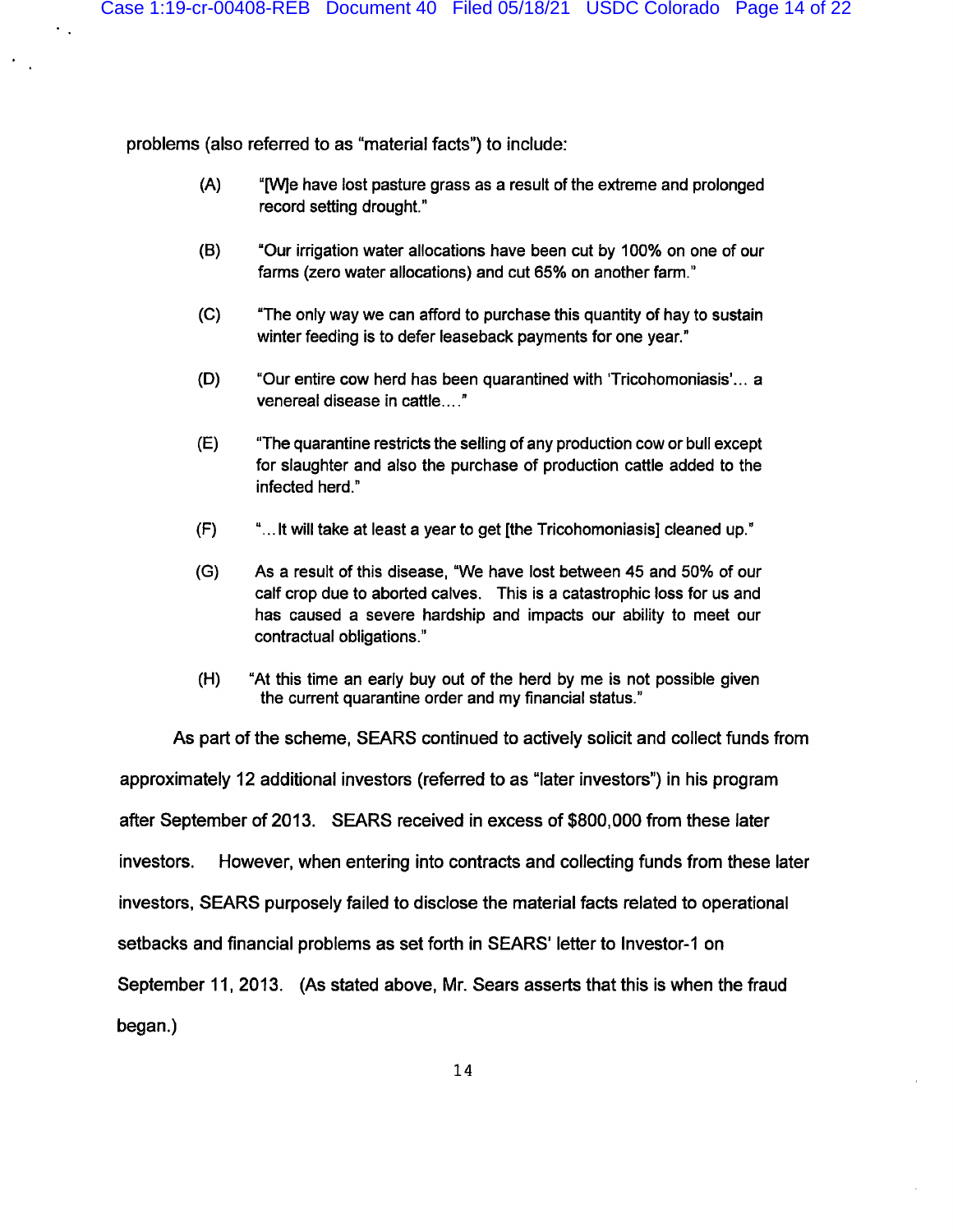As part of his scheme, SEARS sometimes misrepresented to investors the true number of cows in his possession to conceal the fact that he was not performing as he had promised investors. On March 7, 2014, Investor-3, using an agent, attempted to exercise his right under his investment contract to "personally inspect" his cattle and obtain an inventory of his cows. During the inspection, Investor-3's agent learned that SEARS did not have an accurate inventory of Investor-3's cows and that SEARS did not have the required number of Investor-3's cows as required by the parties' contracts. Investor-3 then filed a civil lawsuit. On May 2, 2014, Investor-3 obtained a court order in the District Court in Pueblo, State of Colorado which directed that SEARS' cattle be marshalled, identified and inventoried. Brand inspectors with the State of Colorado Department of Agriculture inventoried cattle in SEARS' possession as a result of the court order related to Investor-3. The inventory ultimately established that as of July of 2014, SEARS possessed substantially fewer cows than contractually promised to Investor-3.

# Government's Supplemental Factual Allegations RE: Scheme -**Defendant Objections**

The Government submits that the following factual assertions should also be considered as part of relevant conduct when considering the offense conduct.

As part of his scheme, SEARS also failed to disclose to later investors the material fact that as of December 9, 2013, he owed and agreed to pay the Internal Revenue Service ("I.R.S.") \$278,274 in restitution in connection with his criminal case involving his willful failure to file an income tax return, U.S. v. Richard Sears, Case No. 13-cr-00180-MSK (District of Colorado). The Defendant disputes this assertion.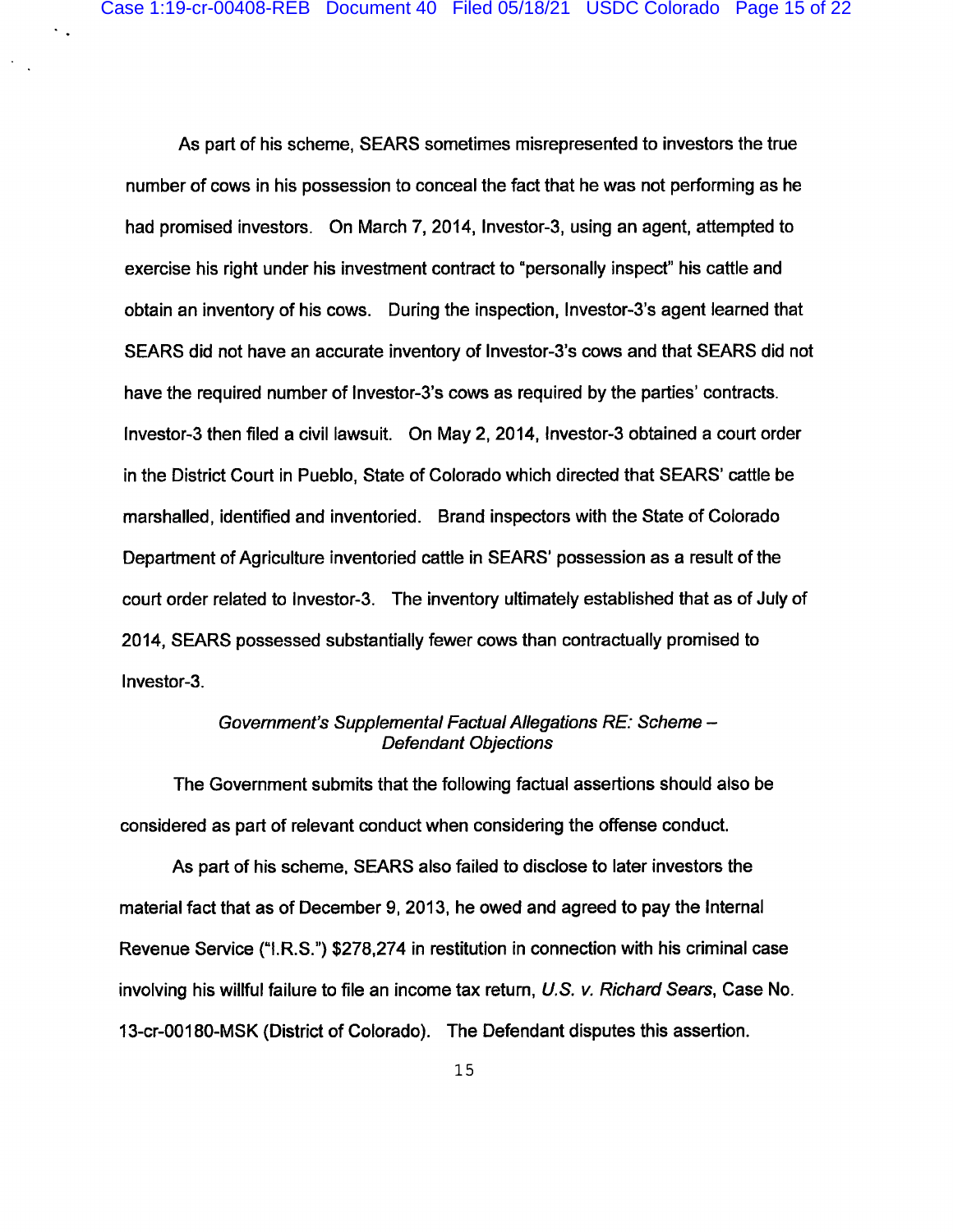$\ddot{\phantom{a}}$  .

As part of his scheme, SEARS entered into a contract with Investor-2 on April 16, 2014, in which SEARS promised to sell the investor 25 cows which he would brand for the investor in exchange for \$55,000. Instead, on approximately June 4, 2014, SEARS converted a portion of Investor-2's funds to his own use when he used \$27,000 for purposes of making a restitution payment to the I.R.S. in connection with Case No. 13cr-00180-MSK. SEARS failed to ever acquire and brand any cows on behalf of Investor-2. The Defendant disputes this assertion.

The inventory conducted by brand inspectors as a result of Investor-3 also showed that by July of 2014, SEARS possessed substantially fewer cows than he was contractually obligated to possess for all of his other investors. The Defendant disputes this assertion.

## Count 1 - Mail Fraud - The Mailing

On October 20, 2014, for the purpose of executing the scheme described above, the Defendant used the U.S. Mails to cause a "leaseback" payment to Investor-4. SEARS made the payment in the form of a check in the amount of \$5,666 which he mailed from Colorado to Washington where Investor-4 lived. The purpose of the payment was to lull the investor into believing that SEARS' cattle investment program was legitimate and financially viable when in fact the program had already failed and SEARS was preparing to file for bankruptcy and windup his operations.

#### **Count 10 - Money Laundering**

In early 2015, SEARS engaged in a monetary transaction in criminally derived property of a value greater than \$10,000, which property was derived from specified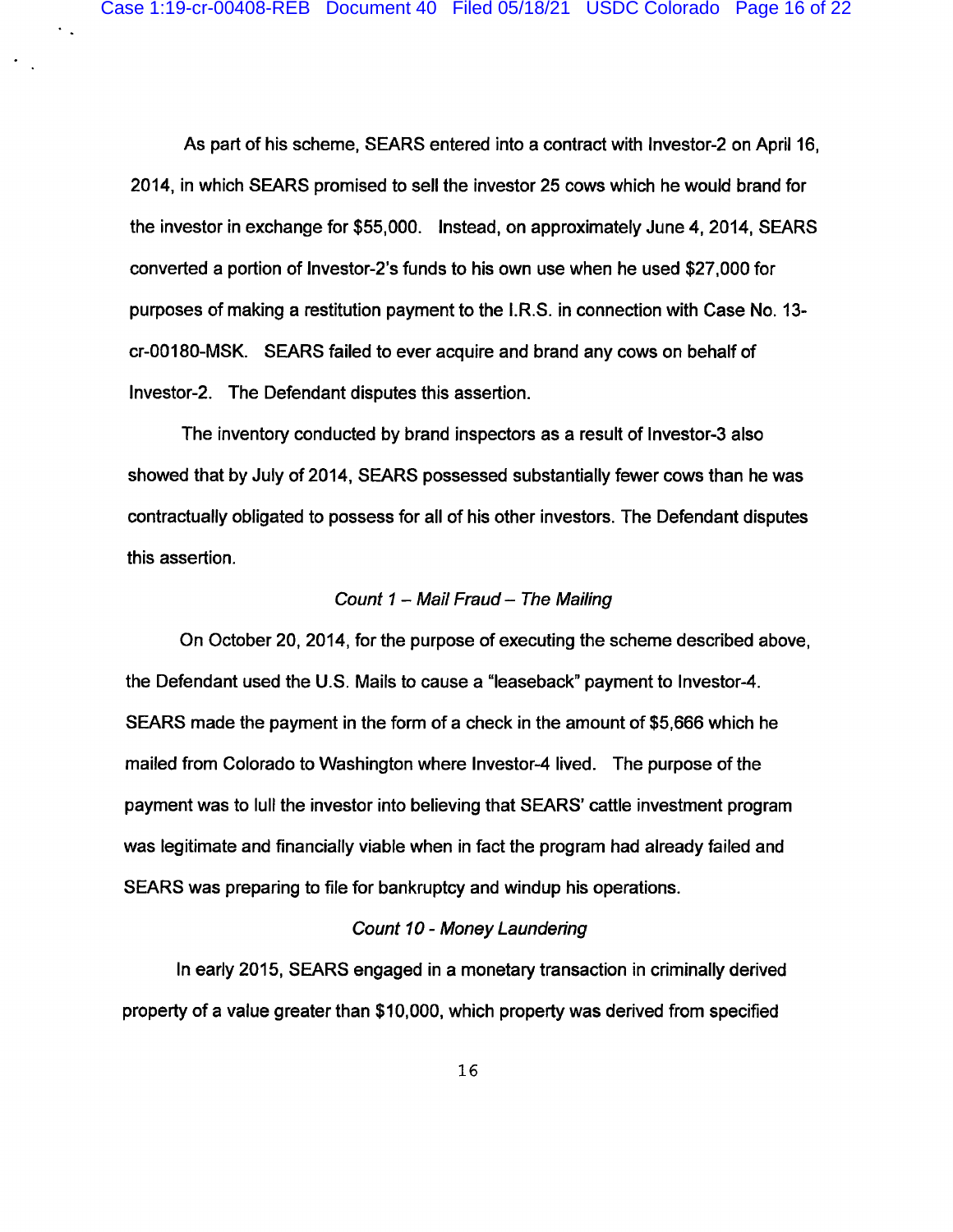٠.

unlawful activity, that is, mail fraud in violation of Title 18, United States Code, Sections 1341 and 2. Specifically, in late 2014, Sears received and deposited into his bank account a total of \$110,000 in funds from Investor-5 and Investor-6 (\$55,000 each) as part of his mail fraud scheme. Shortly thereafter, on January 9, 2015, SEARS made a withdrawal of the \$110,000 in investor funds from his personal bank account at Wells Fargo Bank and used the funds for personal purposes. Previously, SEARS had promised Investor-5 that such funds would be used in the course of his cattle investment program.

## **Restitution**

As part of the disposition in this matter, the Defendant agrees as set forth in Part I of this Agreement to pay restitution in the total amount of \$4,965,919 to the victims identified in Exhibit No. 1. The Defendant stipulates that such victims were directly and proximately harmed as a result of his actions.

#### **Loss Amount and Disputed Matters**

The parties dispute the amount of loss from the scheme which is to be used for purposes of calculating the advisory guidelines.

The Government maintains that the amount of loss amount from the scheme was approximately \$3,340,705. Thus, the Government maintains that the amount of loss under the guidelines was between \$1,500,000 and \$3,500,000 (USSG § 2B1.1(b)(1)(l)). The Government maintains that the fraudulent conduct in the mail fraud scheme began on approximately September 25, 2011, and continued through May 6, 2015.

The Defendant disputes the Government's loss amount figure and reserves the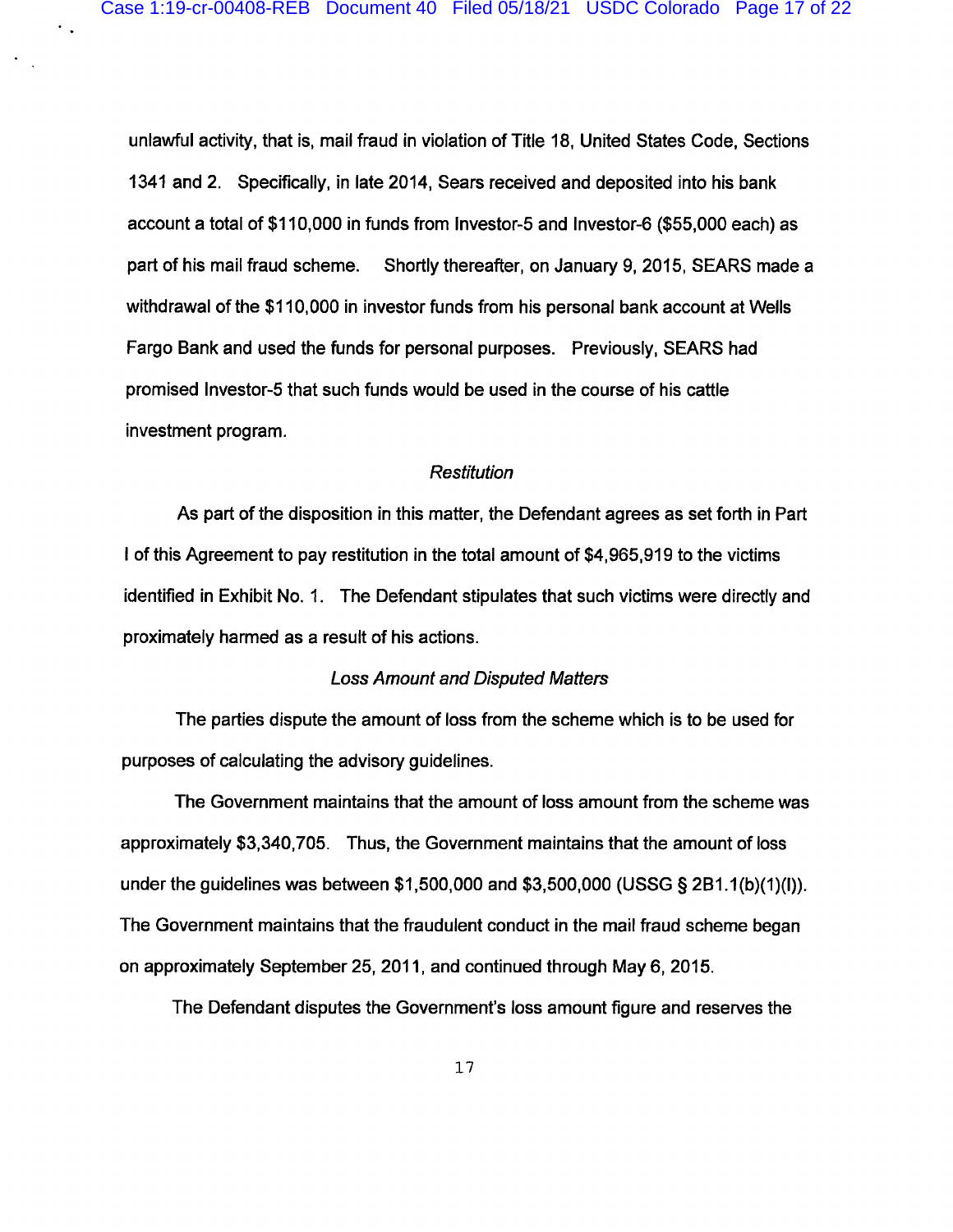right to contest such amount at sentencing. The Defendant maintains that the proper amount of loss amount from the misconduct was approximately \$800,000 to \$1,100,000 Thus, the Defendant maintains that the amount of loss under the guidelines was between \$550,000 and \$1,500,000 (USSG § 2B1.1(b)(1)(H). The Defendant maintains that the fraudulent conduct in the mail fraud scheme began on approximately September 2013 and continued through May 6, 2015.

#### **ADVISORY GUIDELINE COMPUTATION AND 3553 ADVISEMENT**

 $1<sub>1</sub>$ The parties understand that the imposition of a sentence in this matter is governed by 18 U.S.C. § 3553. In determining the particular sentence to be imposed. the Court is required to consider seven factors. One of those factors is the sentencing range computed by the Court under advisory guidelines issued by the United States Sentencing Commission. In order to aid the Court in this regard, the parties set forth below their estimate of the advisory guideline range called for by the United States Sentencing Guidelines. To the extent that the parties disagree about the quideline computations, the recitation below identifies the matters which are in dispute.

 $2.$ The Guideline calculation below is the good-faith estimate of the parties. but it is only an estimate. Although the government is obligated to make the sentencing recommendation tied to a total offense level of 25 as set forth in the Agreement section above, the parties understand that the government has an independent obligation to assist the Court in making an accurate determination of the correct guideline range. To that end, the government may make legal or factual arguments that affect the estimate below.

18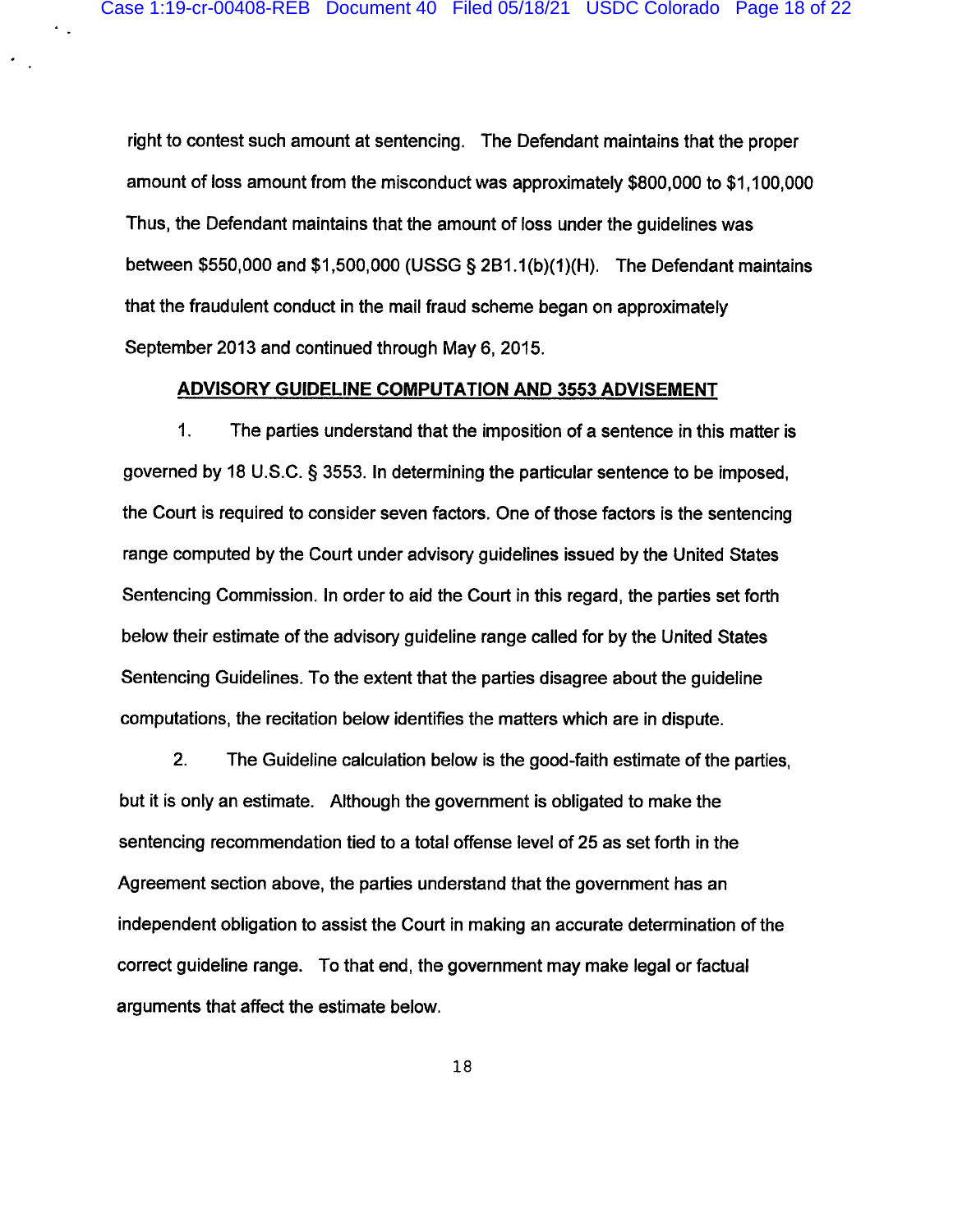A. The base guideline for Mail Fraud is  $\S$  2B1.1(a)(1), with a base offense level of 7.

**B.** The parties agree (except where noted) that the following specific offense characteristic apply:

(1) The Government maintains that a 16-level increase applies pursuant to § 2B1.1(b)(1)(I) because the loss was between \$1,500,000 and \$3,500,000. The Defendant maintains that a 14-level increase applies pursuant to  $\S$  2B1.1(b)(1)(H) because the loss was between \$550,000 and \$1,500,000.

(2) There is a 2-level increase pursuant to  $\S$  2B1.1(b)(2)(A)(i) because the offense involved 10 or more victims.

C. There are no victim-related or obstruction of justice adjustments that apply.

D. The Defendant is to receive a 2-level increase for his role in the offense as that of an organizer, leader, manager, and supervisor in the criminal activity pursuant to  $$3B1.1(c).$ 

E. Under  $\S$  2S1.1(b)(2), a 1-level increase is imposed for the conviction of money laundering 18 U.S.C. § 1957, which is added to offense level for the mail fraud offense. (Note: Under § 2S1.1, application note 6, the two offenses group as closely related counts under § 3D1.2(c). The Defendant is pleading guilty to money laundering (count 10) which involves laundered funds which were derived from the mail fraud offense (count 1)).

F. The adjusted offense level is therefore 28 (Government), and 26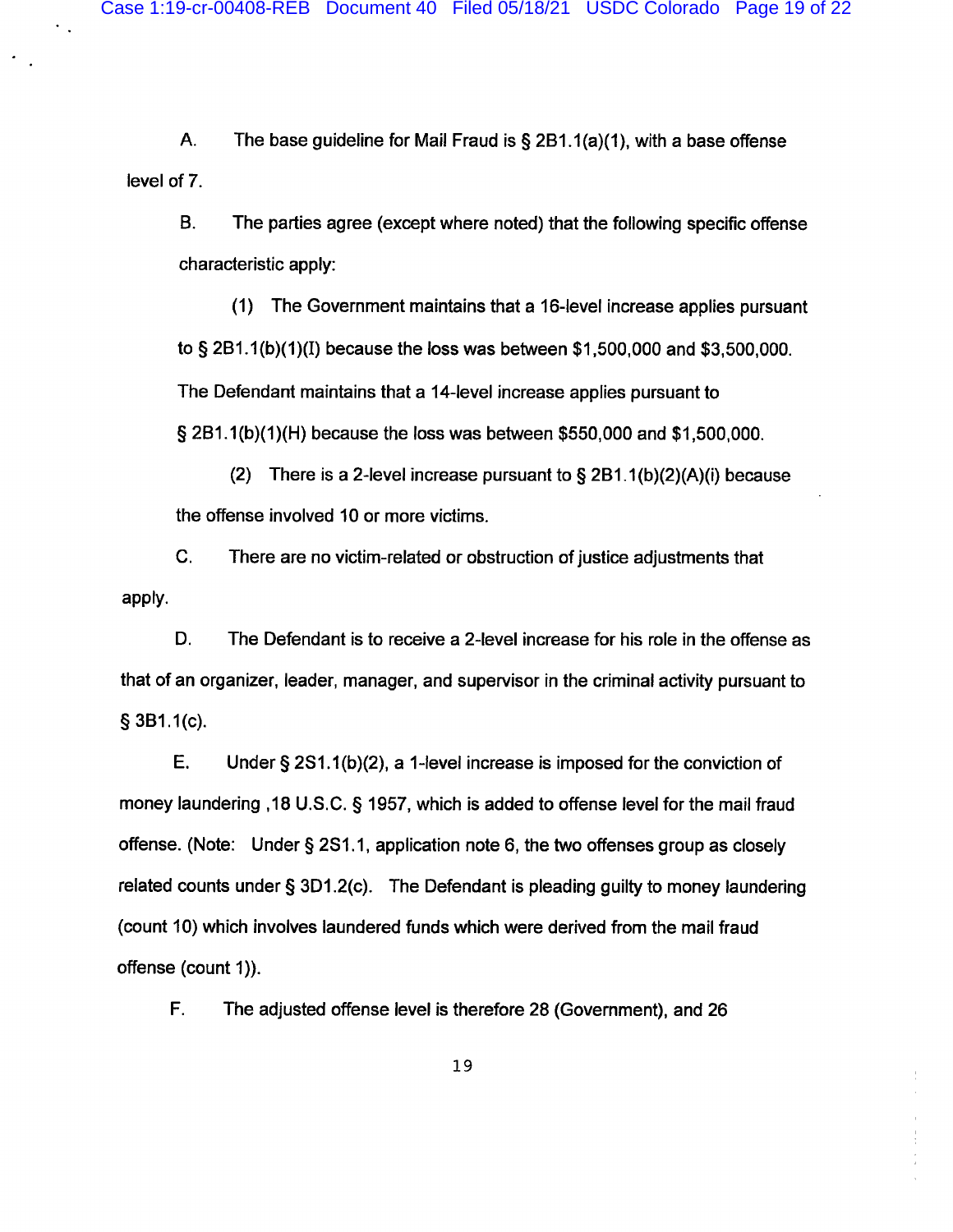(Defendant).

 $\ddot{\phantom{0}}$  .

G. Acceptance of Responsibility: The parties agree that the defendant should receive a 3-level adjustment for acceptance of responsibility. The resulting offense level therefore would be 25 (Government) and 23 (Defendant).

Η. Criminal History Category: The parties understand that the defendant's criminal history computation is tentative. The criminal history category is determined by the Court based on the defendant's prior convictions. Based on information currently available to the parties, it is estimated that the defendant's criminal history category would be  $II$  based upon a total of  $+3$  criminal history points. Specifically, the Defendant was convicted of a federal, misdemeanor tax offense in 2014 (3 counts of failure to file tax return, District of Colo. Case No. 13-cr-00180-MSK) for which he received probation; thus, he is assessed  $+1$  criminal history point.  $\S 4A1.1(c)$ . Because he was on probation during the time of the present offense, he also receives  $+2$  points. §4A1.1(d).

 $\mathbf{I}$ . Imprisonment: The advisory guideline range resulting from these calculations is 63-78 months (Government) and 51-63 months (Defendant). However, in order to be as accurate as possible, with the criminal history category undetermined at this time, the offense level estimated above could conceivably result in a range from 57 months (bottom of Category I) to 137 months (top of Category VI) (Government), or 46 months (bottom of Category I) to 115 months (top of Category VI) (Defendant). The guideline range would not exceed, in any case, the cumulative statutory maximums applicable to the counts of conviction. The estimated guideline range does not take

20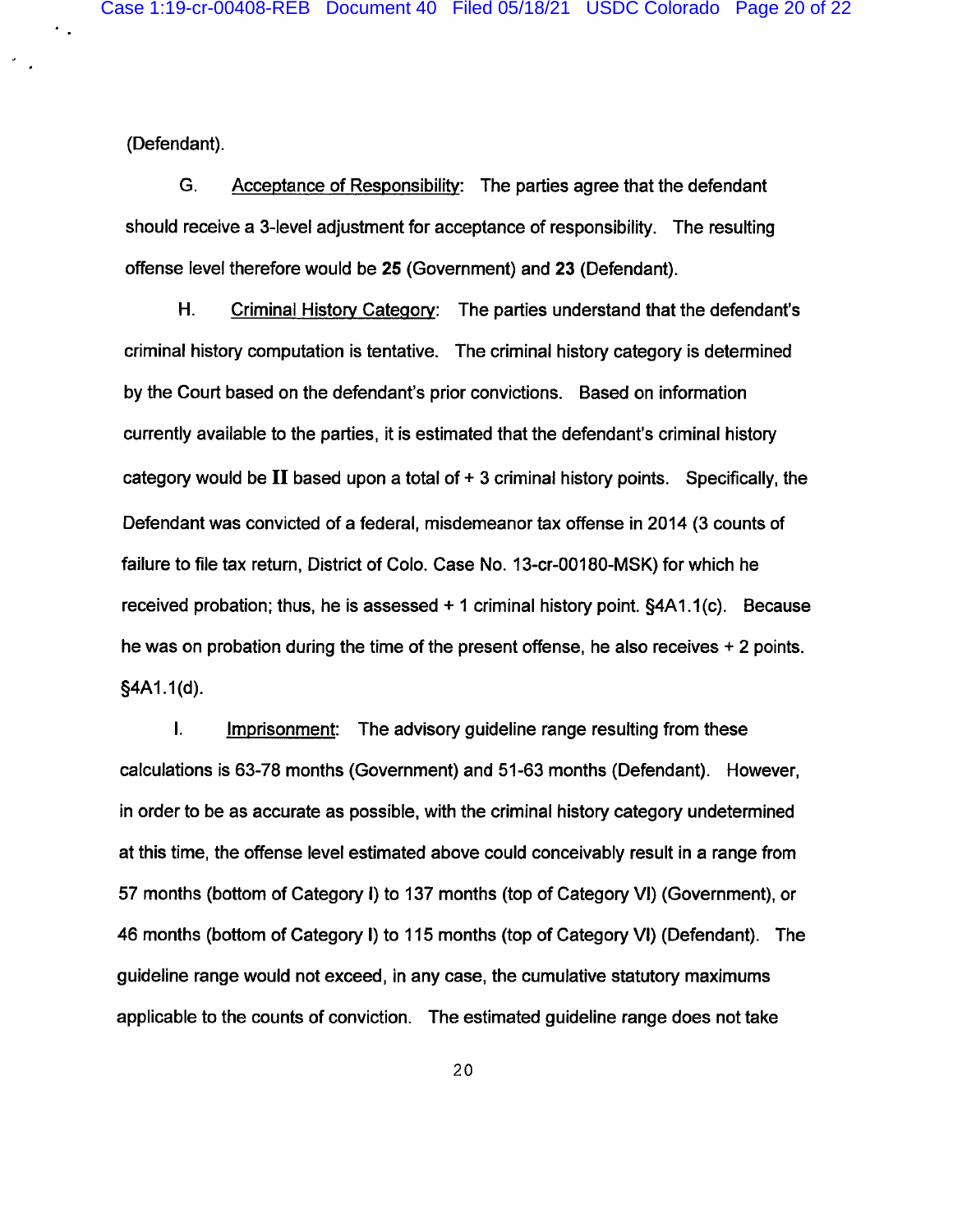$\ddot{\phantom{0}}$  .

into account any downward variance which is contemplated by the parties in this case.

(The parties acknowledge and agree that it is solely within the Court's discretion to grant any variance request).

J. Fine: Pursuant to guideline  $\S$  5E1.2, the fine range for this offense would be \$20,000 to \$200,000, plus applicable interest and penalties.

K. Supervised Release: Pursuant to guideline § 5D1.2, if the Court imposes a term of supervised release, that term is not more than 3 years.

L. Restitution: The Defendant agrees to pay restitution as outlined above in Part 1 of the Plea Agreement.

The parties understand that although the Court will consider the parties= estimate, the Court must make its own determination of the guideline range. In doing so, the Court is not bound by the position of any party.

No estimate by the parties regarding the guideline range precludes either party from asking the Court, within the overall context of the guidelines, to depart from that range at sentencing if that party believes that a departure is specifically authorized by the guidelines or that there exists an aggravating or mitigating circumstance of a kind, or to a degree, not adequately taken into consideration by the United States Sentencing Commission in formulating the advisory guidelines. Similarly, no estimate by the parties regarding the guideline range precludes either party from asking the Court to vary entirely from the advisory guidelines and to impose a non-guideline sentence based on other 18 U.S.C. § 3553 factors.

The parties understand that the Court is free, upon consideration and proper application of all 18 U.S.C. § 3553 factors, to impose that reasonable sentence which it